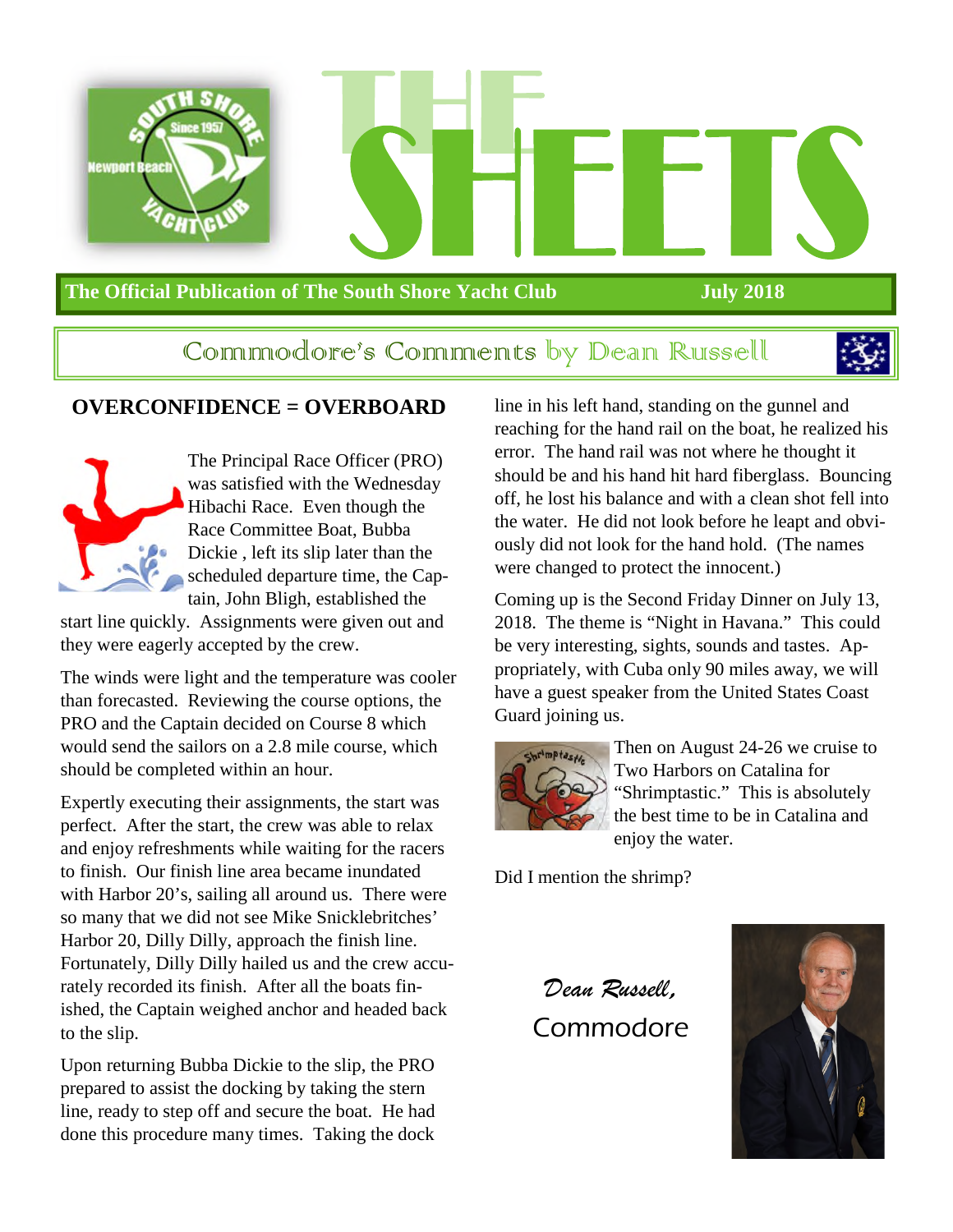### Discounts & Donations by Herb Fischer

South Shore Yacht Club Raises **\$8000** in 2018 for the Newport Sea Base!

Through the efforts of 22 contributing South Shore Yacht Club members and 3 business partners \$8,000 was raised to refurbish a 30' Columbia racing sloop to be used be the Newport Sea Base (NSB) to enhance their racing fleet. The South Shore Yacht Club formed a partnership with the NSB in 2009 and has since that time raised over \$59,000 to support the sailing program at the NSB, a plaque recognizCF 6334 VR =

ing this significant donation is proudly displayed on the Donor Wall at the Sea Base. The 2018 fundraising campaign concluded at the SSYC June dinner where all the contributing members were recognized for their generosity in making this record gift to the NSB.

**A special thanks to all those who participated in giving from the Fundraising Committee and the leadership of the SSYC!**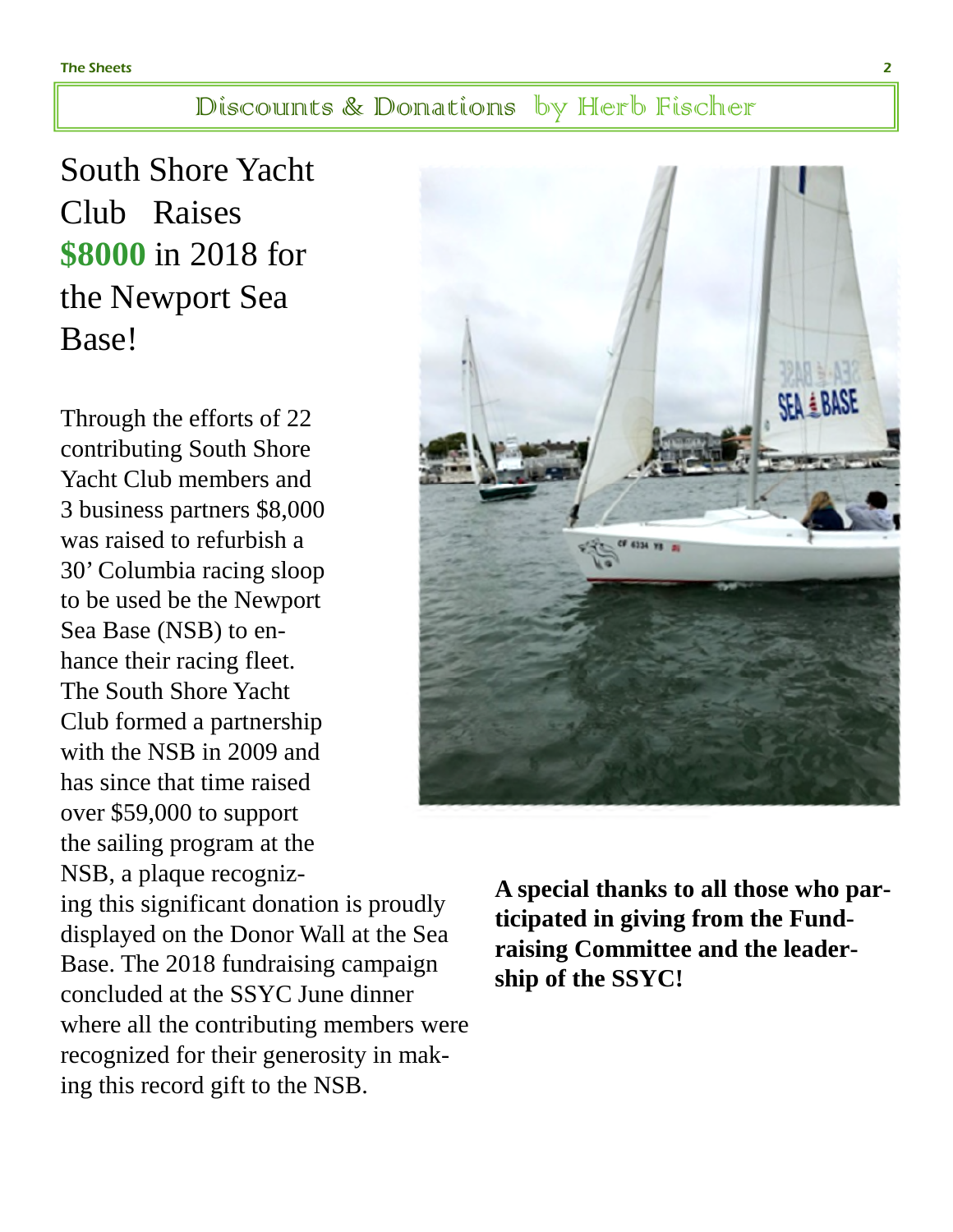# Social by Jennifer Johns

What's the best way to kick-off summer? The 2nd Annual SSYC Seafood Bake! We had a full house at our last 2nd Friday dinner. Tina Simmons came ready to feast in her captain hat, and what a feast we had!



 Shrimp, clams, sausage, and lobster tail were on the menu along with hush puppies, cornbread and an ice cream in a cinnamon-sugar bowl for dessert.

You did have to watch your back that evening, as Barbara Russell and I found ourselves in a predicament when a lobster and crab started to attack!





Herb Fischer had the honor of presenting the total to date that SSYC raised for Newport Sea Base. We had one of the best years yet! By the end of the night, SSYC had raised over

\$8,000! Thank you to all who have donated.



**What Next on the Calendar**

Find your fedoras and cigars! Get ready to take a little trip to Cuba as SSYC will be having a Night in Havana Friday July 13th!

Cheers,

*Jen Johns*,



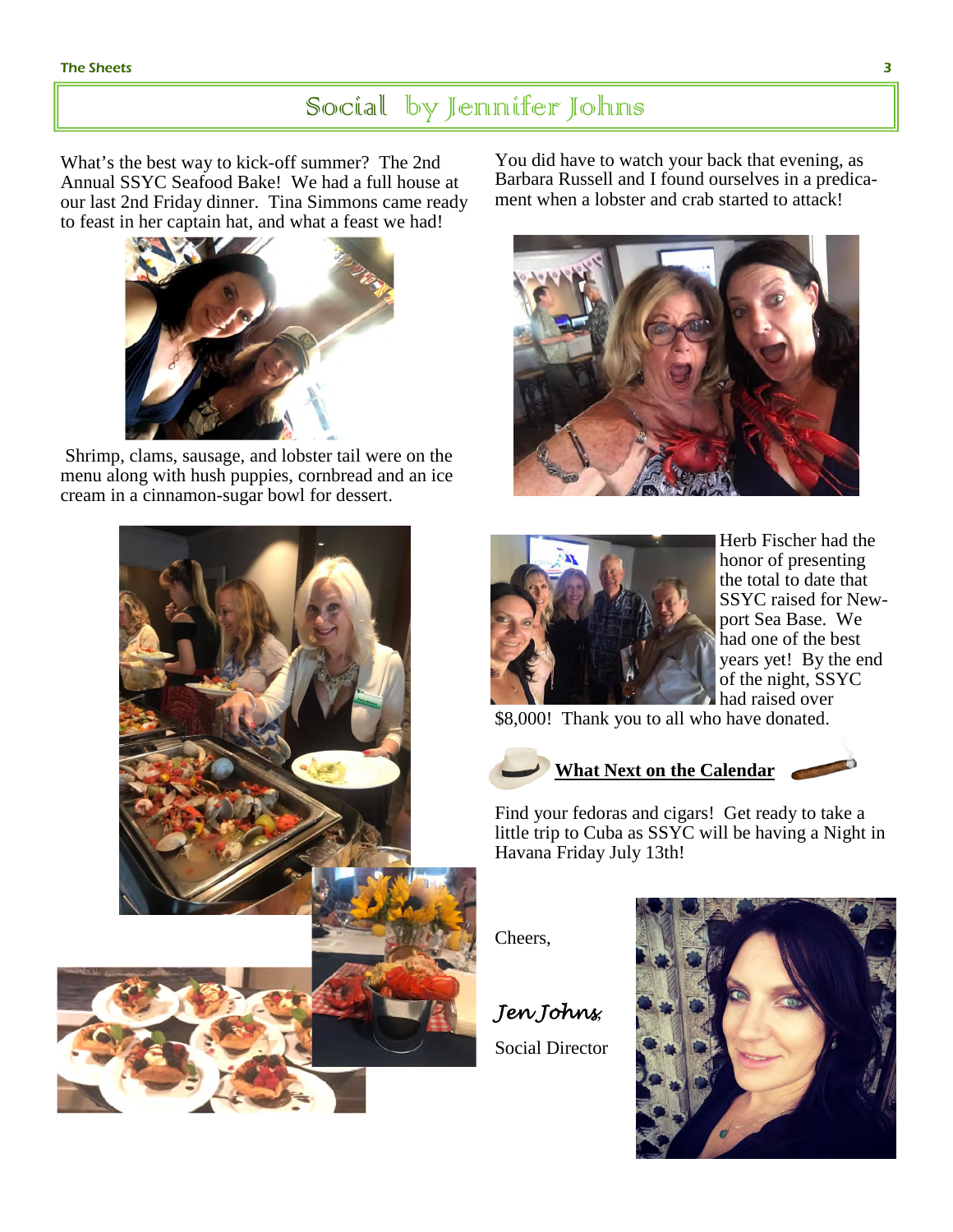# Cruising by Mike Nelson

## *June Cruise Event*

We sailed Harbor 20 (H20) sailboats. The H20 is perhaps the most active One-Design racing fleet in the world.

In Newport Beach alone, each year roughly 126 days can be dedicated to racing a Harbor 20.

In the summer evenings Monday through Friday, you can see roughly 40 or so (Class A, B and C) H20's EVERY NIGHT competing in what is commonly known as Beer Cans Races.

*Fleet 1 Newport Beach CA, Fleet 2 San Diego CA, Fleet 3 Hilton Head SC, Fleet 4 Santa Barbara CA, Fleet 5 Annapolis MD Fleet 6 Charlotte Harbor FL.*

Each Beer Can Race is hosted by one of our Newport Beach Yacht Clubs.

*Monday ALYC Sundowner Series*

*Tuesday BCYC Taco Tuesday Series*

*Wednesday BYC Twilight Series (SSYC has the best PHRF Regatta on Wednesday Nights, it's our Hibachi Series)*

*Thursday NYHC Twilight Series Friday LIYC, Night Adult Series*

And if you can't get enough racing, you can also compete many weekends throughout the year in one day, two day or multiple day regattas.



It was a choppy, windy, and typical June Gloom day for many of our SSYC members on June  $23<sup>rd</sup>$ . That didn't stop us from have a great time together.

Many of the crew spent time honing their skills on the tiller, working the sheets and trimming the boat in all 5 points of sail.

Commanding "**Ready About!" for Tacking** and "**Prepare to Jibe!" for Jibes** could be heard through the afternoon, in between sips of our favorite beverages.

*Boat 1, Skipper Herb Fisher, Gary Ruud & Suzanne Smith*

*Boat 2, Skipper Chris Hill, Jennifer Johns and Patty Malone*

*Boat 3, Skipper Berkeley Green, Kathy Anderson Joe Greenblatt and Pam Ranta*

*Boat 4, Skipper John Marshall, Scott Pearson, Penny Nelson and Mike Nelson*



*Kudos and a huge THANK YOU go out to SSYCs Herb Fisher and our friends of SSYC Chris Hill and Berkeley Green for donating their time and providing their H20's for our June Event..*

**Mike Nelson**  Cruise Director

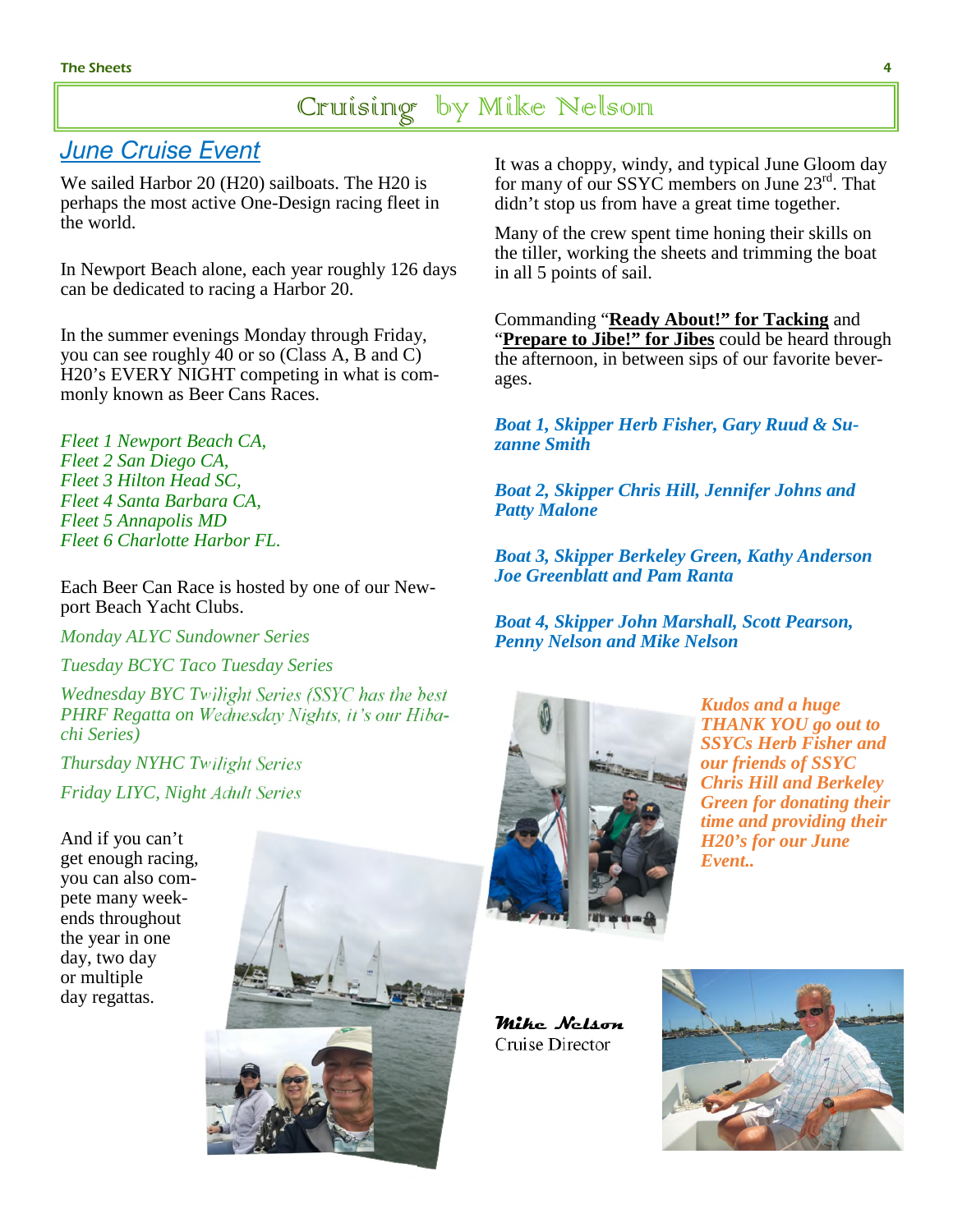# Racing by John Marshall

# **SUMMER HIBACHI SERIES – JUNE RESULTS**

Four more races in the month of June has produced a new winner! Mike and Penny Nelson, along with Chris Hill, powered by great winds, got "Dilly-Dally" across the finish line in first place. Last month's winner, Don Albrecht and the crew of "Valkryie" finished in second place.



We only have three races scheduled for the month of July, followed by five more in August. Because July 4<sup>th</sup> falls on Wednesday, there was no race on the Fourth. Instead, our de facto Race Committee boat, "Dickie Boy", was decorated for the American Legion Yacht Club's "Old Glory Boat Parade – Valor Through the Generations".



We'd like to thank Vice Commodore Mike Schmidt for providing the Race Committee boat, "Dickie Boy". We've been averaging about a dozen people on "Dickie Boy" with Mike working wonders in the galley! Mike keeps setting the bar higher and higher for "Dinner-on-the-Bay".

# **SSYC'S "Crew of 2 Around Catalina" July 14th, 2018!**



The "Crew of 2 Around Catalina" is one of South Shore Yacht Club's signature races. As of July  $2<sup>nd</sup>$ , we already have 20 entries, including Dr. Laura Schlessinger on her 41-foot J120 "Warrior! Many of you have ordered your own Crew of 2 commemorative t-shirts with the new art work seen above. The co-skippers on each both will receive a commemorative "Crew of 2" t-shirt. We'd like to recognize Nikki Corona and Linda Brigante for their enthusiastic promotion of this race event. It's going to be great!

We'll see you on the water!

 *John*

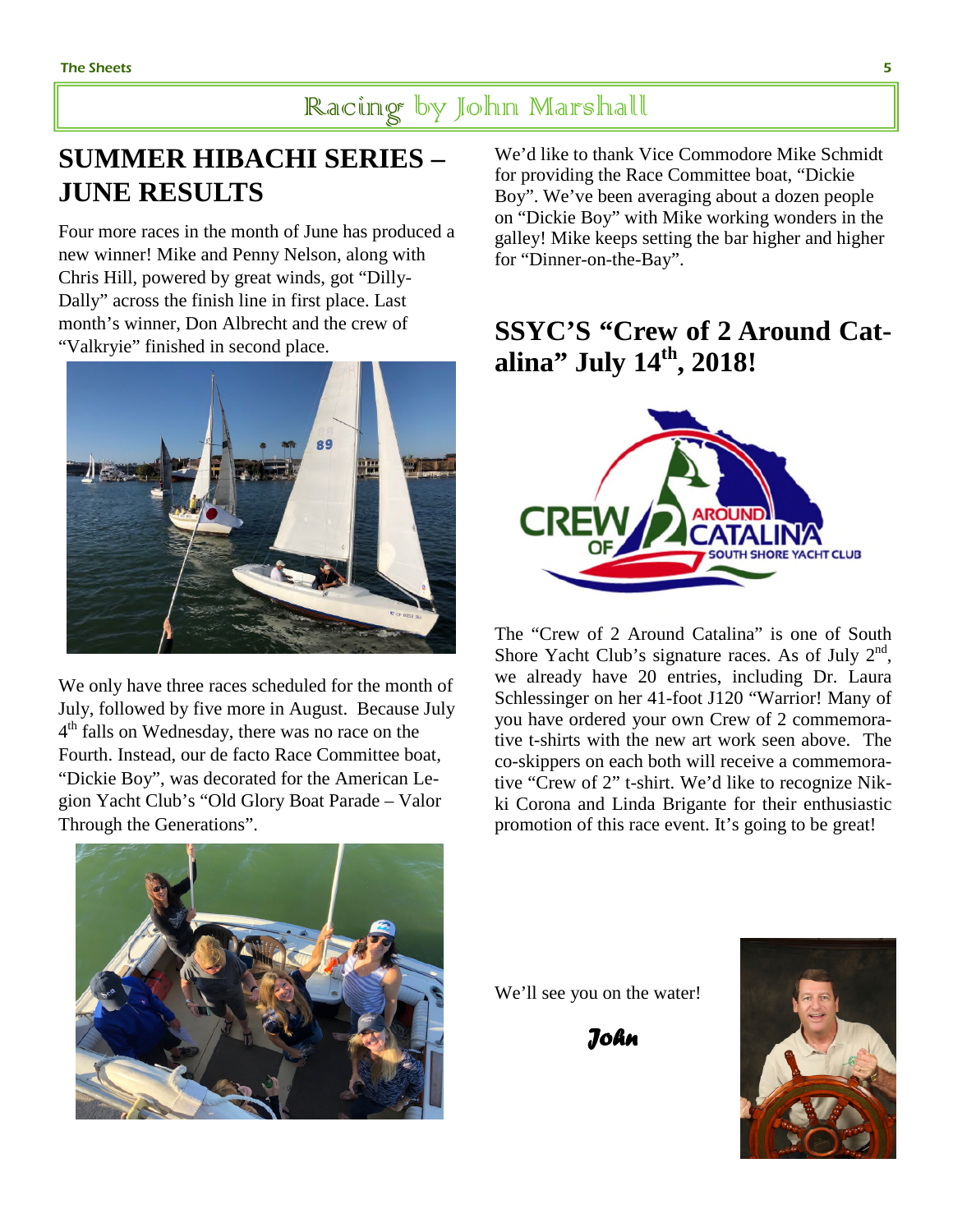|--|

| Sun 1                      | Mon 2         | Tues 3<br><b>Board Meeting</b> | Wed 4                                  | Thur 5   | Fri 6<br><b>Long Beach</b>                        | Sat 7<br><b>Long Beach</b> |
|----------------------------|---------------|--------------------------------|----------------------------------------|----------|---------------------------------------------------|----------------------------|
| Sun 8<br><b>Long Beach</b> | Mon 9         | Tues 10                        | <b>Wed 11</b><br><b>Hibachi Series</b> | Thur 12  | Fri 13<br>2 <sup>nd</sup> Friday<br><b>Dinner</b> | Sat 14<br>Crew of 2        |
| <b>Sun 15</b><br>Crew of 2 | <b>Mon 16</b> | Tues 17                        | Wed 18<br>Hibachi Series               | Thur 19  | Fri 20                                            | Sat 21                     |
| <b>Sun 22</b>              | Mon 23        | Tues 24                        | <b>Wed 25</b><br><b>Hibachi Series</b> | Thurs 26 | Fri 27                                            | Sat 28                     |
| <b>Sun 29</b>              | Mon 30        | Tues 31                        |                                        |          |                                                   |                            |
|                            |               |                                |                                        |          |                                                   |                            |

|                |               |                                |                       |              | 2" Friday                        | Crew of 2    |
|----------------|---------------|--------------------------------|-----------------------|--------------|----------------------------------|--------------|
|                |               |                                | <b>Hibachi Series</b> |              | <b>Dinner</b>                    |              |
| <b>Sun 15</b>  | <b>Mon 16</b> | Tues 17                        | Wed 18                | Thur 19      | Fri 20                           | Sat 21       |
| Crew of 2      |               |                                |                       |              |                                  |              |
|                |               |                                | <b>Hibachi Series</b> |              |                                  |              |
| <b>Sun 22</b>  | Mon 23        | Tues 24                        | Wed 25                | Thurs 26     | Fri 27                           | Sat 28       |
|                |               |                                |                       |              |                                  |              |
|                |               |                                | <b>Hibachi Series</b> |              |                                  |              |
| <b>Sun 29</b>  | Mon 30        | Tues 31                        |                       |              |                                  |              |
|                |               |                                |                       |              |                                  |              |
|                |               |                                |                       |              |                                  |              |
|                |               |                                |                       |              |                                  |              |
|                |               |                                |                       |              |                                  |              |
|                |               |                                |                       |              |                                  |              |
|                |               |                                |                       |              |                                  |              |
|                |               |                                |                       |              |                                  |              |
|                |               | <u>August 2018</u>             |                       |              |                                  |              |
|                |               |                                |                       |              |                                  |              |
|                |               |                                |                       |              |                                  |              |
|                |               |                                |                       |              |                                  |              |
|                |               |                                |                       |              |                                  |              |
|                |               |                                |                       |              |                                  |              |
|                |               |                                | Wed 1                 | Thur 2       | Fri 3                            | Sat 4        |
|                |               |                                |                       |              |                                  |              |
|                |               |                                | <b>Hibachi Series</b> |              |                                  |              |
| Sun 5          | Mon 6         | Tues 7<br><b>Board Meeting</b> | Wed 8                 | Thur 9       | Fri 10<br>2 <sup>nd</sup> Friday | Sat 11       |
|                |               |                                | <b>Hibachi Series</b> |              | <b>Dinner</b>                    |              |
| Sun 12         | <b>Mon 13</b> | Tues 14                        | <b>Wed 15</b>         | Thurs 16     | Fri 17                           | Sat 18       |
| Sunday         |               |                                |                       |              |                                  |              |
| <b>Sailing</b> |               |                                | <b>Hibachi Series</b> |              |                                  |              |
| Sun 19         | Mon 20        | Tues 21                        | <b>Wed 22</b>         | Thurs 23     | <b>Fri 24</b>                    | Sat 25       |
|                |               |                                |                       | Shrimptastic | Shrimptastic                     | Shrimptastic |
|                |               |                                | <b>Hibachi Series</b> |              |                                  |              |
| $S$ un 26      | Mon 27        | Tues 28                        | Wed 29                | Thur 30      | Fri 31                           |              |
| Shrimptastic   |               |                                | Hibachi Series        |              |                                  |              |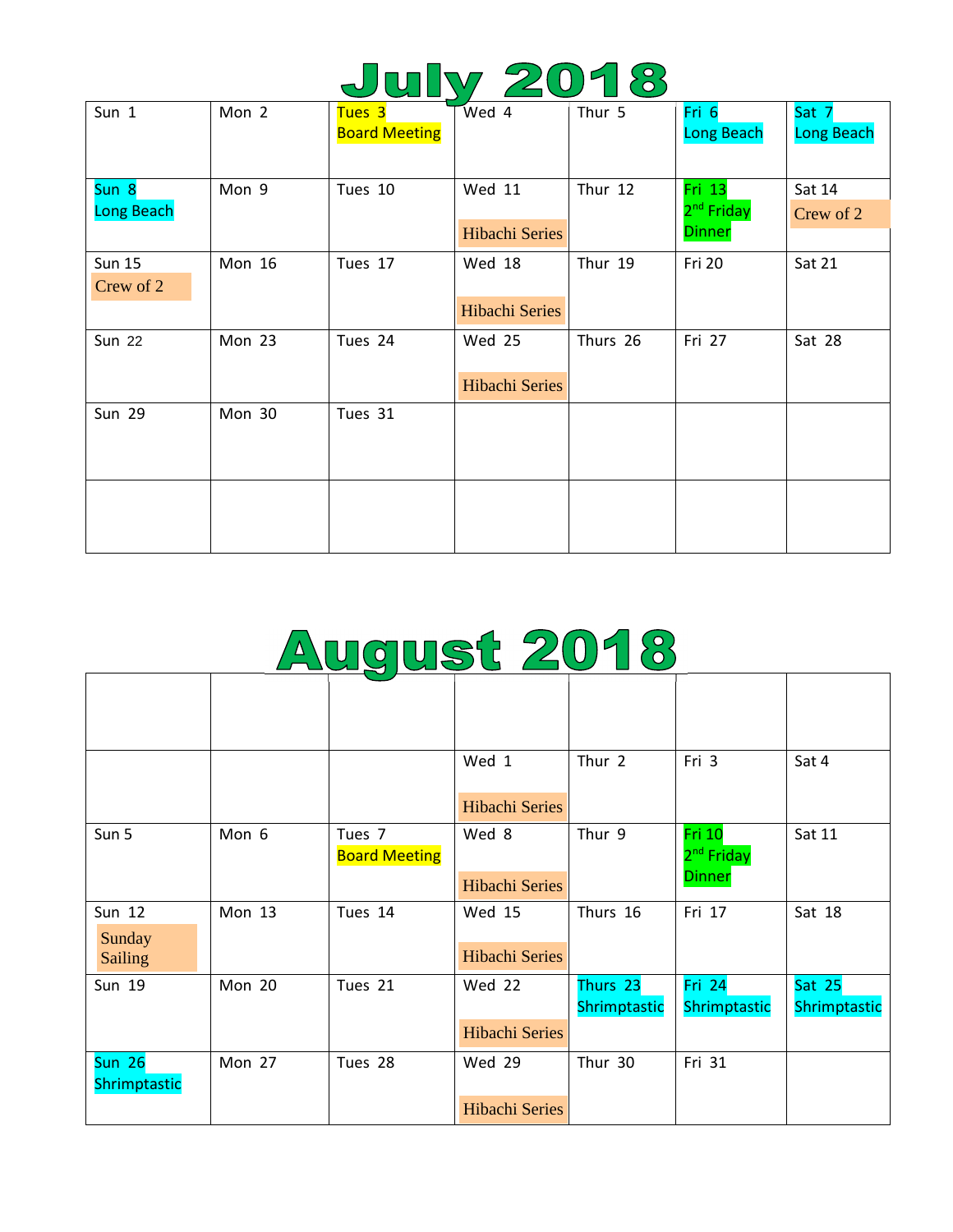# September 2018

 $\overline{\Gamma}$ 

 $\overline{\phantom{0}}$ 

|                                    |        |                                           |               |          |        | Jal T                                                     |
|------------------------------------|--------|-------------------------------------------|---------------|----------|--------|-----------------------------------------------------------|
| Sun 2                              | Mon 3  | Tues <sub>4</sub><br><b>Board Meeting</b> | Wed 5         | Thur 6   | Fri 7  | Sat 8                                                     |
| Sun 9                              | Mon 10 | Tues 11                                   | <b>Wed 12</b> | Thur 13  | Fri 14 | <b>Sat 15</b><br><b>Endless</b><br><b>Beach Party</b>     |
| Sun 16<br>Sunday<br><b>Sailing</b> | Mon 17 | Tues 18                                   | Wed 19        | Thurs 20 | Fri 21 | <b>Sat 22</b><br>Food &<br><b>Wine</b><br><b>Festival</b> |
| <b>Sun 23</b>                      | Mon 24 | Tues 25                                   | Wed 26        | Thurs 27 | Fri 28 | Sat 29                                                    |
| <b>Sun 30</b>                      |        |                                           |               |          |        |                                                           |

# October 2018

|                                     | Mon 1                               | Tues <sub>2</sub><br><b>Board Meeting</b> | Wed 3         | Thur 4   | Fri 5                                             | Sat 6                               |
|-------------------------------------|-------------------------------------|-------------------------------------------|---------------|----------|---------------------------------------------------|-------------------------------------|
| Sun 7<br>Sunday<br><b>Sailing</b>   | Mon 8                               | Tues 9                                    | <b>Wed 10</b> | Thur 11  | Fri 12<br>2 <sup>nd</sup> Friday<br><b>Dinner</b> | Sat 13                              |
| <b>Sun 14</b>                       | Mon 15                              | Tues 16                                   | <b>Wed 17</b> | Thur 18  | <b>Fri 19</b><br>Carnival<br>Cruise               | <b>Sat 20</b><br>Carnival<br>Cruise |
| <b>Sun 21</b><br>Carnival<br>Cruise | <b>Mon 22</b><br>Carnival<br>Cruise | Tues 23                                   | Wed 24        | Thurs 25 | Fri 26                                            | Sat 27                              |
| <b>Sun 28</b>                       | Mon 29                              | Tues 30                                   | <b>Wed 31</b> |          |                                                   |                                     |
|                                     |                                     |                                           |               |          |                                                   |                                     |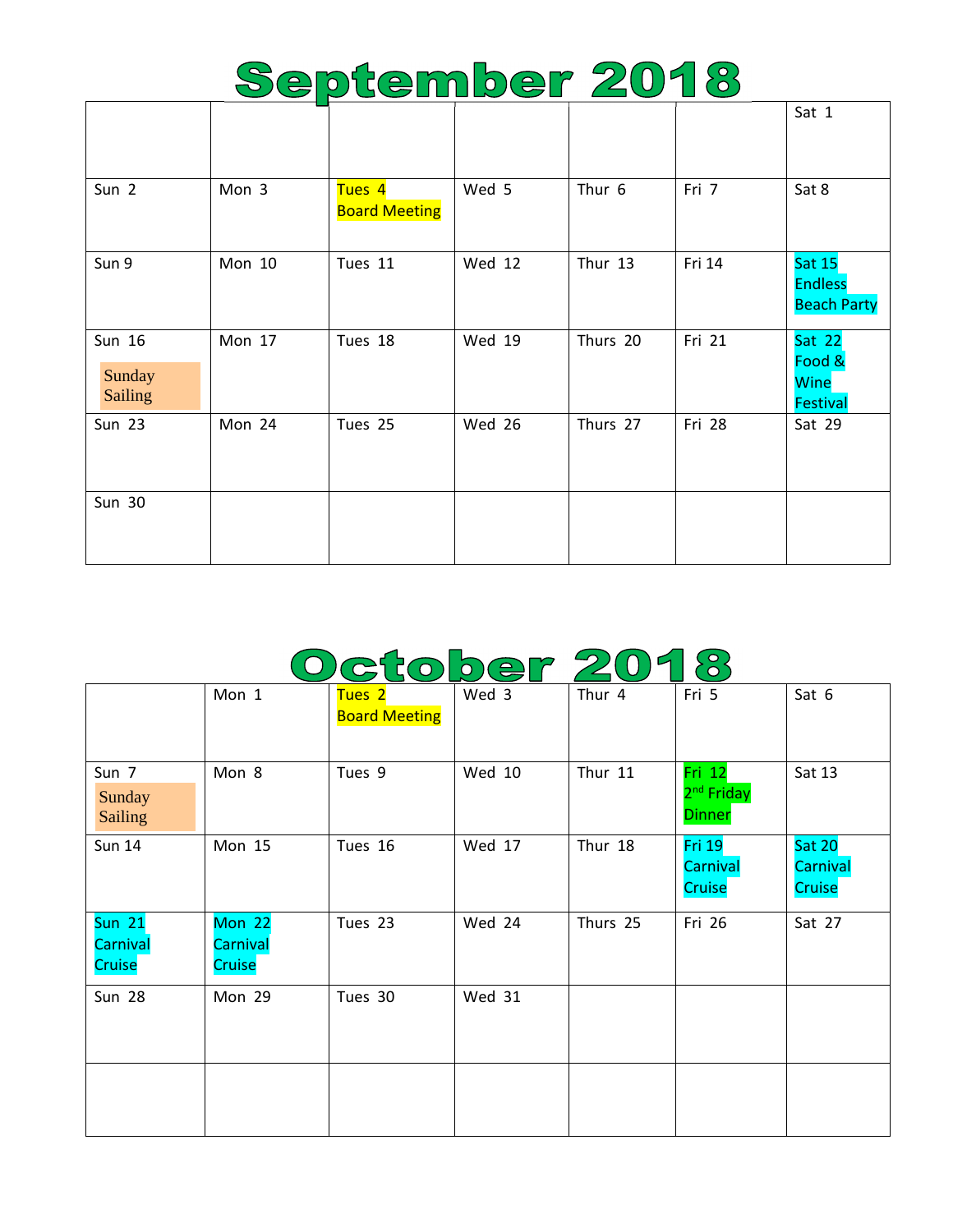|  | November 2018 |  |              |  |
|--|---------------|--|--------------|--|
|  |               |  | <b>Cri</b> 2 |  |

|               |               |                                |               | Thur 1   | Fri 2                                                 | Sat 3  |
|---------------|---------------|--------------------------------|---------------|----------|-------------------------------------------------------|--------|
| Sun 4         | Mon 5         | Tues 6<br><b>Board Meeting</b> | Wed 7         | Thur 8   | Fri 9<br>2 <sup>nd</sup> Friday<br><b>Dinner</b>      | Sat 10 |
| <b>Sun 11</b> | Mon 12        | Tues 13                        | Wed 14        | Thur 15  | Fri 16                                                | Sat 17 |
| <b>Sun 18</b> | <b>Mon 19</b> | Tues 20                        | <b>Wed 21</b> | Thurs 22 | Fri 23                                                | Sat 24 |
| <b>Sun 25</b> | Mon 26        | Tues 27                        | Wed 28        | Thurs 29 | <b>Fri 30</b><br><b>Train-Santa</b><br><b>Barbara</b> |        |
|               |               |                                |               |          |                                                       |        |

# December 2018

|                                                          |               |                                           |                                                      |                                |                              | Sat 1<br><b>Train-Santa</b><br><b>Barbara</b> |
|----------------------------------------------------------|---------------|-------------------------------------------|------------------------------------------------------|--------------------------------|------------------------------|-----------------------------------------------|
| Sun <sub>2</sub><br><b>Train-Santa</b><br><b>Barbara</b> | Mon 3         | Tues <sub>4</sub><br><b>Board Meeting</b> | Wed 5                                                | Thur 6                         | Fri 7                        | Sat 8                                         |
| Sun 9                                                    | <b>Mon 10</b> | Tues 11                                   | <b>Wed 12</b>                                        | Thur 13                        | Fri 14                       | Sat 15                                        |
| Sun 16                                                   | Mon 17        | Tues 18                                   | <b>Wed 19</b><br><b>Boat Parade</b><br><b>Begins</b> | Thurs 20<br><b>Boat Parade</b> | Fri 21<br><b>Boat Parade</b> | <b>Sat 22</b><br><b>SSYC Boat</b><br>Parade   |
| <b>Sun 23</b><br>Last Boat<br>Parade                     | Mon 24        | Tues 25                                   | <b>Wed 26</b>                                        | Thurs 27                       | Fri 28                       | Sat 29                                        |
| <b>Sun 30</b>                                            | Mon 31        |                                           |                                                      |                                |                              |                                               |